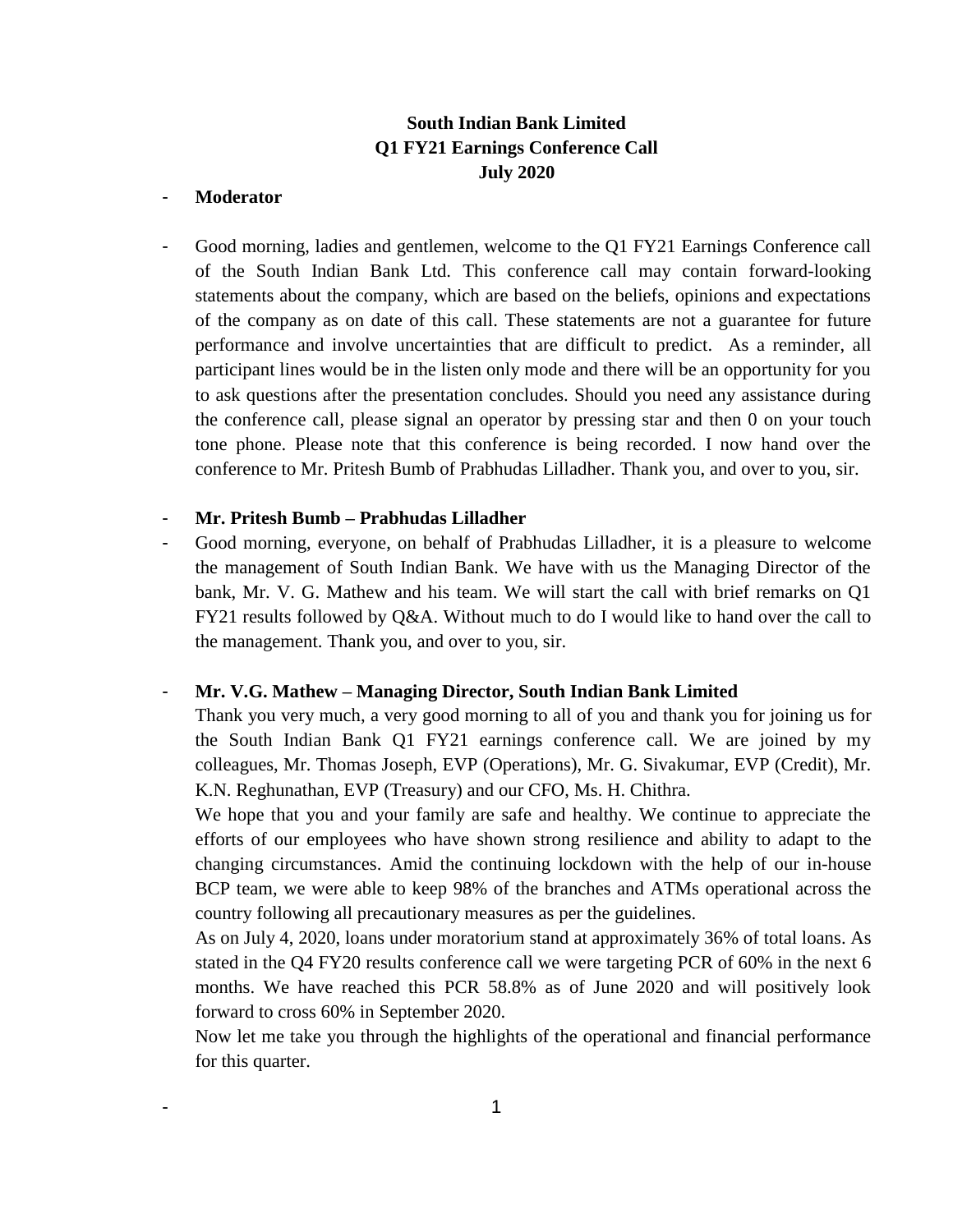I am delighted to state that the bank's operating performance continues to be robust. The bank reported PAT of Rs. 81.65 Crore for Q1 FY21. We continue to expand our noncorporate portfolio particularly in the segments of Retail, Gold, MSME, and Agri loans which now forms 72% of the overall loan book.

As on  $30<sup>th</sup>$  June 2020, the total business of the bank stood at Rs. 1,47,063 Crore.

Advances grew by 3% YoY to Rs. 65,819 Crore driven by continued robust growth in loans under agriculture, retail and MSME segments, while the corporate loan portfolio declined. Retail loans grew by 10% primarily driven by increase in our desired segments such as mortgages, gold loans and auto loans. The share of corporate loans declined from 32% as of June 2019 to 28% as of June 2020.

Deposits, excluding certificate of deposits rose by 8% to Rs. 82,469 Crore. CASA deposits increased by 12.5% to Rs. 22,179 Crore. CASA ratio improved to 26.9% of the total deposits.

Our investment was at Rs. 20,601 Crore of which esteemed category contributed Rs. 16,375 Crore while AFS contributed Rs. 4,211 Crore.

GNPA ratio improved to 4.93% as of June 2020 from 4.98% as of March 31, 2020. Net NPA ratio also improved by 25 basis points to 3.09% as of June 2020.

Net interest in terms for the quarter stood at Rs. 587 Crore registering a growth of 10%. Net interest margin was 2.62% in the quarter as against 2.53% in Q1 FY20.

Other income for the quarter increased by 57% to Rs. 285 Crore. Our core transaction fees contributed Rs. 49 Crore while treasury income increased to Rs. 146 Crore. We have already entered into multiple distribution tie-ups with leading insurance companies and we are seeing strong traction in third party space. As we continue to expand the retail and MSME verticals, we expect better momentum in the transaction fee and third party income in the coming quarters.

Operating profit for the quarter was Rs. 403.65 Crore as against Rs. 317.63 Crore in Q1 FY20, an increase of 27% driven by better margins in treasury income.

In Q1 FY 21 the cost income ratio was 53.7% as against 55.7% in Q1 FY20. The business per employee rose by 2 percentage points while business per branch rose by 3 percentage points. We expect positive impact on opex ratio as we gain from operating leverage from our centralized operations, higher fee income and increasing productivity from existing branches.

The bank has made Covid 19 related provisions aggregating to Rs. 100.5 Crore against standard assets to strengthen the balance sheet. Based on RBI guidelines, the bank is required to make a provision of 10% in respect of all loans overdue as of March 1, where moratorium has been granted over the next 2 quarters. Loans that were overdue more than 90 days as of June 30, that have not been classified as non-performing were Rs. 714 Crore. On these loans, the banks have made additional provisions of Rs. 50.6 Crore during Q1 FY21 taking the total mandatory provision to Rs. 71.4 Crore as of June 30,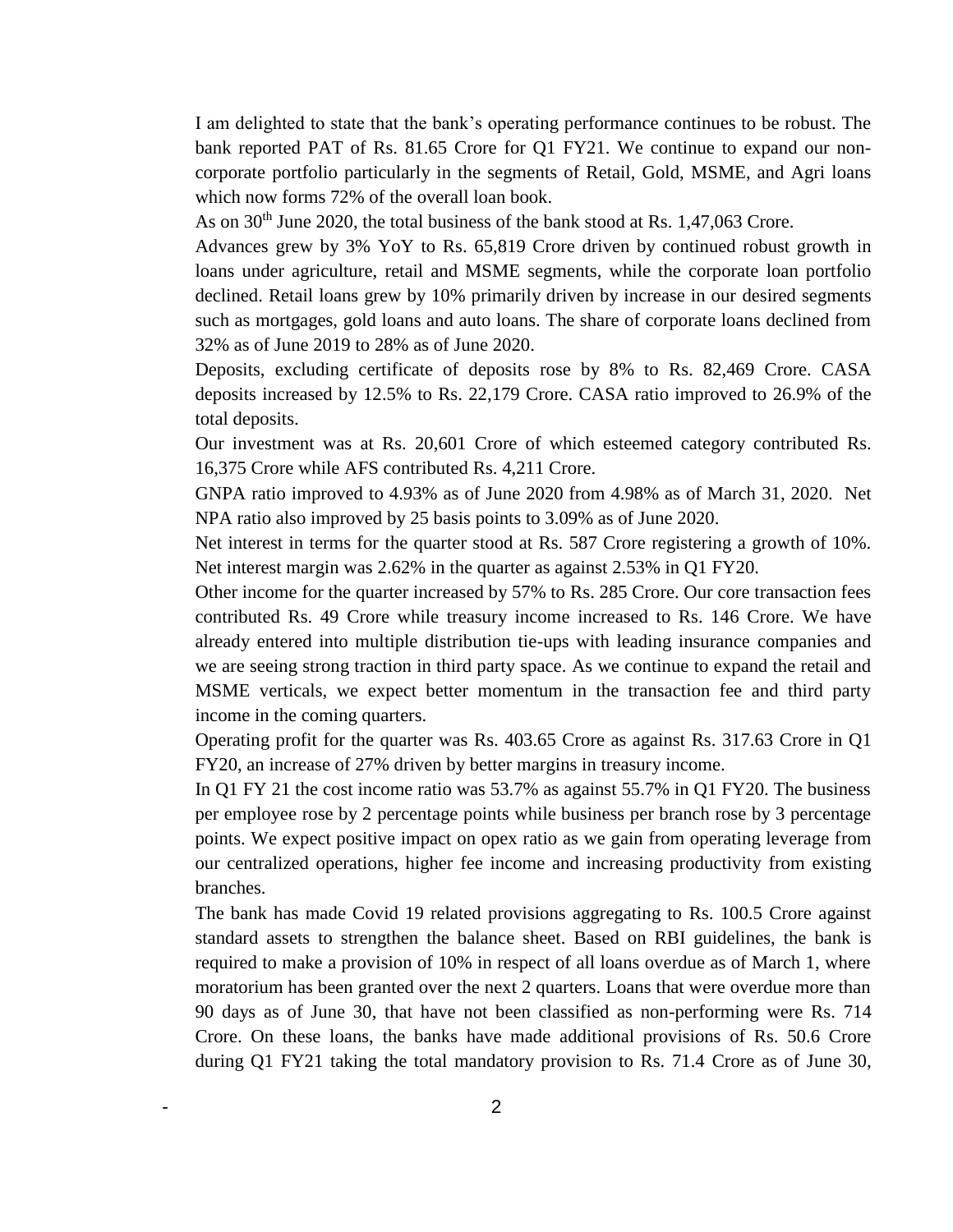2020. Additionally, the bank holds an adhoc provision of Rs. 29.1 Crore as on June 30, 2020, to meet any future impact of the pandemic. The above total provision of Rs. 100.5 Crore towards standard assets is not considered in NPA calculations.

Overall provisions increased by 43% to Rs. 293 Crore in Q1 FY21. These provisions included non-loss provisions of Rs. 313 Crore. Including write-offs the provision coverage ratio continued to improved and stood at 58.8% as of June 2020, as against 54.2% as of March 2020.

In Q1 FY21 fresh slippages amounted to Rs. 158 Crore which were primarily contributed by Gems & Jewellery and trade businesses within MSME verticals. There was zero slippage from corporate segments, during the quarter.

Considering the Covid impact, it will be difficult to give a quarter-to-quarter guidance on slippages at this point of time. The bank is confident of holding the growth slippages to 2% of the total advances during the year taking into account the impact of Covid pandemic.

Our overall capital adequacy now stands at 13.49% while the core CRAR is at 10.82%. The bank has survived geographical presence with 875 branches, 54 extension counters and over 1426 ATMs.

To summarize the bank continues to focus on strong business growth especially in the areas of retail assets and CASA, favourable loan mix and improved asset quality. The bank will closely monitor the impact of Covid on our business and assess the outlook closer to December 2020. With this, we open the floor for questions.

# - **Moderator**

Thank you very much, we will now begin the question and answer session. Anyone who wishes to ask a question may press star and 1 on their touchtone telephone. If you wish to remove yourself from the question queue you may press star and 2. Participants are requested to use handsets when asking a question. Ladies and gentlemen, we will wait for a moment while the question queue assembles.

The first question is from the line of Vibha Batra from Fair Connect, please go ahead.

# - **Ms. Vibha Batra – Fair Connect**

Sir, my question is on capital adequacy especially Tier I capital adequacy, it's 10 plus percent and if we were to see the scenario for hybrids AT1, the market is very, very risk averse. So for a bank like you it will be primarily equities. It will be the internal capital generation or raising from the market process. What's your view especially in the light of Covid and also since you are focused on SME related segments, don't you think you should be operating at higher capital adequacy and you should be having adequate buffers to meet the unforeseen losses.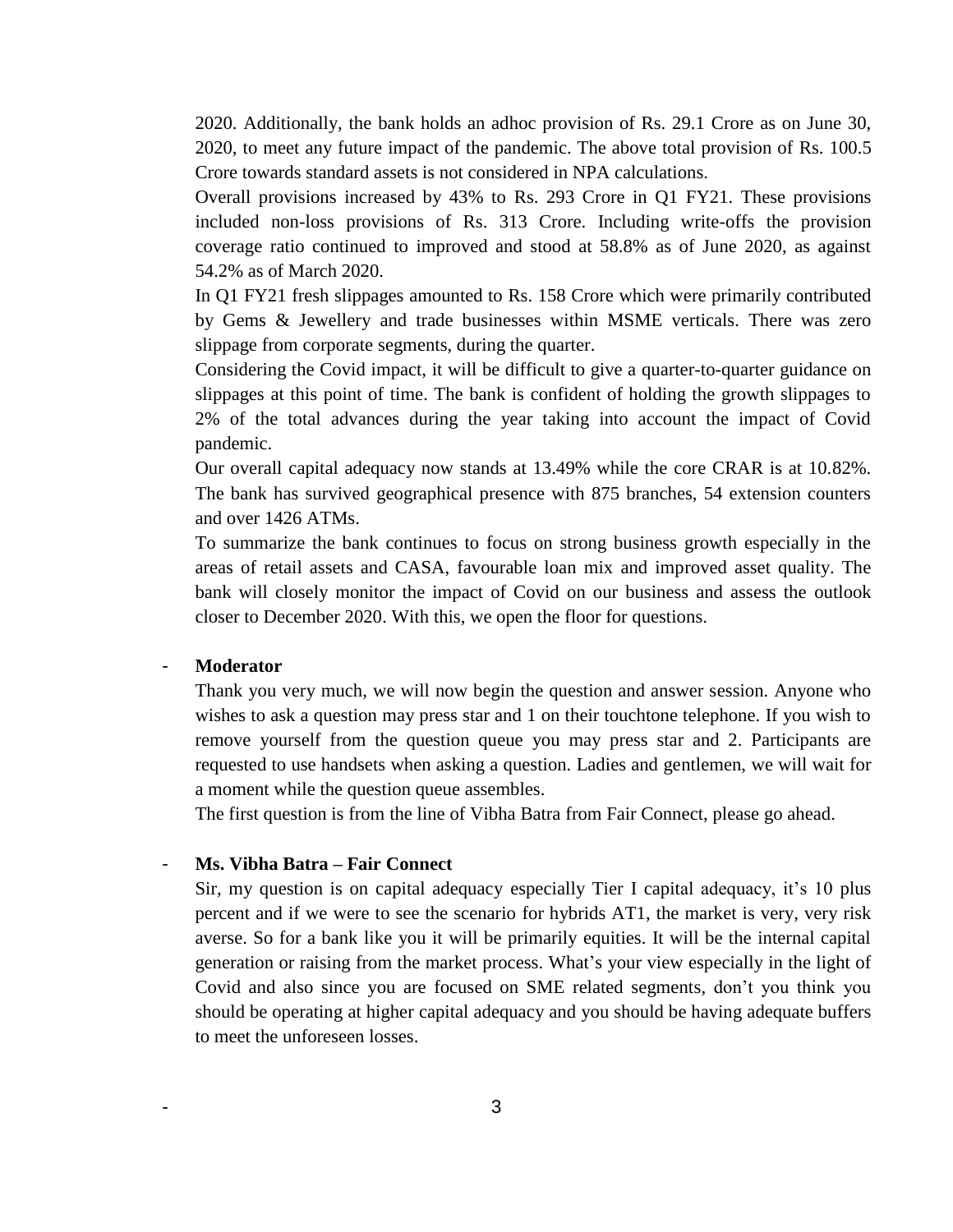# - **Mr. V.G. Mathew – Managing Director, South Indian Bank Limited**

Yeah, you are right about many of those surmises but I would also like to highlight that in the last 5-6 years we have been managing capital on a very shoestring pattern and I would say that 13.49% is the highest number in any quarter during the last 6-7 years. So definitely, we are very sensitive about it. We have demonstrated that we will be able to plan-out and manage with, you know, reasonable amount of capital but we are open to strengthening that at all times. As the market perception starts improving we will start looking at all options of raising capital, we will do that. As far as the pandemic is concerned although we are taking a very conservative view, we have a certain amount of strength in our books because we do not have anything like unsecured loans, a very nominal number that we are talking about. All our secured loans are long relationships and our portfolios are, you know, built up on the efforts of our branch managers and credit officers and business development officers, not driven by the DSA-DST pattern therefore we believe that we have lot of strengths in meeting the situation. However, we are open to looking to capital placing at the appropriate time.

# - **Ms. Vibha Batra – Fair Connect**

And what would be appropriate time, sir.

#### - **Mr. V.G. Mathew – Managing Director, South Indian Bank Limited**

We have to evaluate because as you know the growth, which is not likely to be anything very, very large so obviously if you look at the capital position we have enough money to meet whatever expected growth that we are having in our books. So then, the question is about our ability to provide for Covid, we have actually appended some of the provisions as you have seen. We have tackled most of the provision related issues on the current book itself and improved our provision coverage ratio significantly. Therefore, you know, we have little bit of time available that is what I wanted to highlight. So, we will just wait and see how the market pans out, how things are improving then we will take a final call on that.

# - **Ms. Vibha Batra – Fair Connect**

Okay, sir, thank you and all the best.

# - **Mr. V.G. Mathew – Managing Director, South Indian Bank Limited** Thank you.

#### - **Moderator**

The next question is from the line of Deepak Poddar from Sapphire Capital, please go ahead.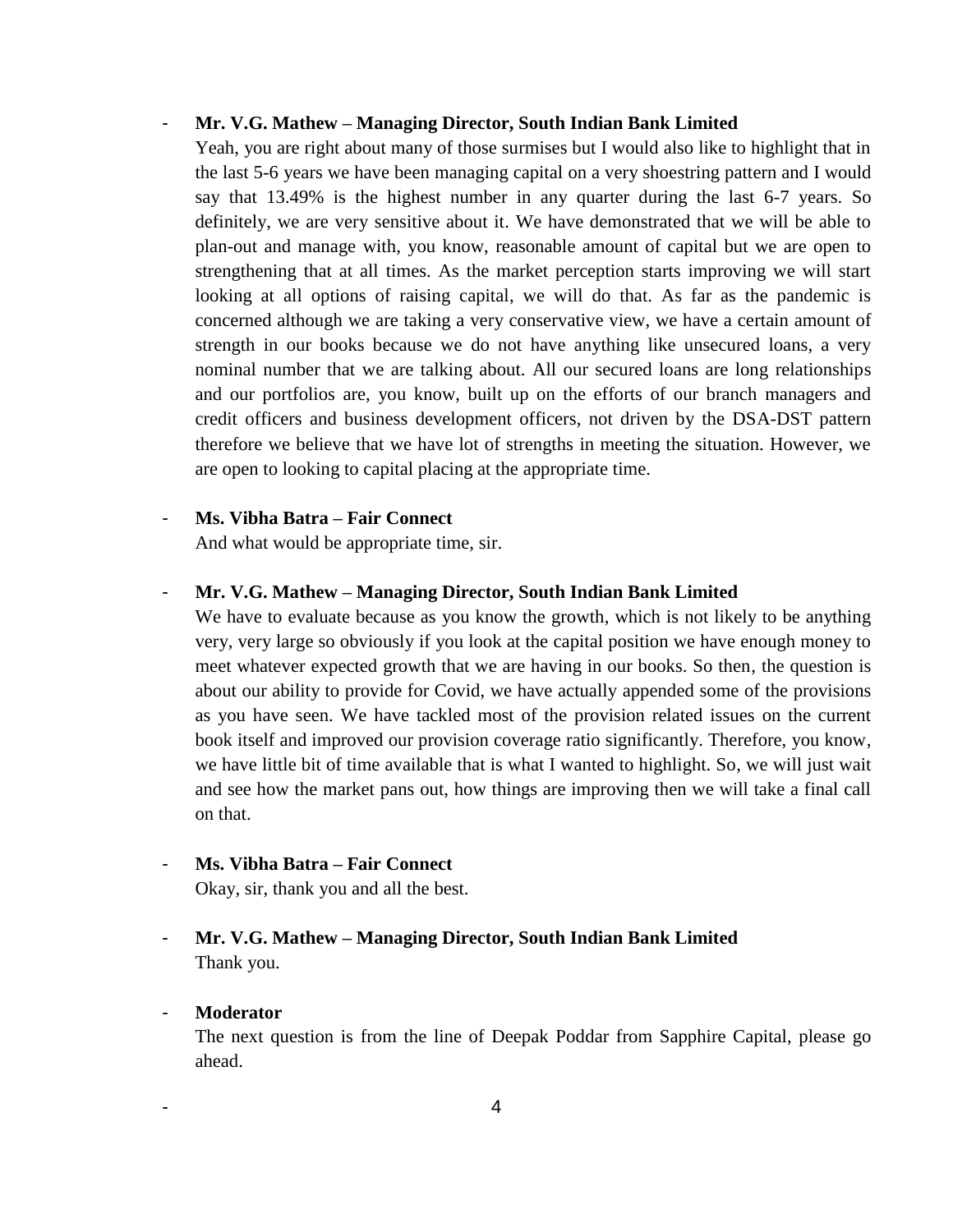# - **Mr. Deepak Poddar – Sapphire Capital**

Sir, thank you very much for the opportunity. So sir, my  $1<sup>st</sup>$  question revolves around your other income, now your other income has seen quite a lot of variability in the last 3-4 quarters if you see, and since you mentioned about the insurance tie ups and improvement traction in the other income. So just wanted to understand some sustainability on your other income.

#### - **Mr. V.G. Mathew – Managing Director, South Indian Bank Limited**

Yeah, the basic other income that's the Core Fee income always remains steady and shows a reasonable growth at all times. What negates the element of volatility is the money that is either coming from the treasury or not coming from the treasury. For example, if you look at 2018 practically no money could be booked in the treasury because that is the kind of market environment that was there. Today thankfully, the market facilitates certain amount of, income to be booked there and therefore we have taken advantage of that. So obviously, we have done some transfer from the HTM book and we have booked that income to cover our provision coverage ratio, to take the provision coverage ratio steadily to our goal of 60%+. So, that is what we have done. Otherwise, this particular quarter typically what happens is the one-off items are only 2, one is what can come out of the income tax refund, interest on income tax refund; that is one number that can come quarter after quarter sometimes. Another number that can come is what is coming out of the sale of priority sector in the certificates PSLC. So this quarter we have a number of around Rs. 31 Crore coming out of the PSLC sales because we have got excess priority sector lending and therefore that money is booked. Otherwise, it is always a steady one and there is no volatility in the Core Fee income parts of it.

# - **Mr. Deepak Poddar – Sapphire Capital**

Sir, that 31 Crore that you have mentioned, is it considered as one-off that PSLC income.

# - **Mr. V.G. Mathew – Managing Director, South Indian Bank Limited**

Yeah, PSLC what we have in this quarter may not be replicated every quarter, it is not possible. There is some surplus still left with us but it also depends on how much is the appetite in the market. And, generally in the beginning of the year the pricing is a little superior and we have booked that now.

## - **Mr. Deepak Poddar – Sapphire Capital**

Okay, and basically this quarter we were at about Rs. 285 Crore. Even if we adjust 31 Crore we are about  $250 - 260$  Crore, right. So is that a sustainable number once we are going forward.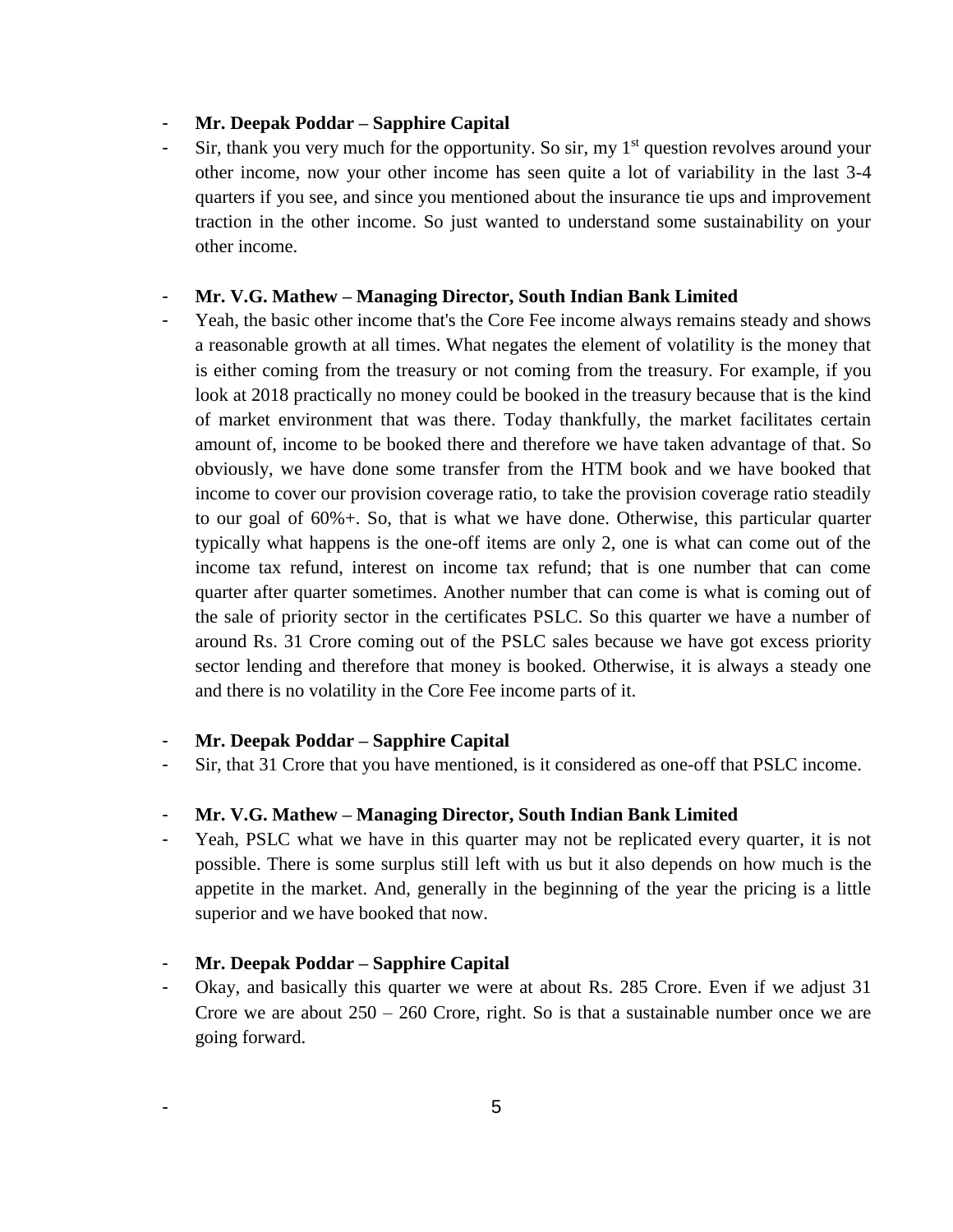# - **Mr. V.G. Mathew – Managing Director, South Indian Bank Limited**

Yeah, it depends on how much we get from the treasury like we will definitely try to look for opportunities in the treasury but it is also on how much we are able to, gain from the treasury operations. That of course is a number on which we cannot put a fix at the market.

#### - **Mr. Deepak Poddar – Sapphire Capital**

Okay, because last time the treasury was about 238 Crore and this quarter was close to 140 Crore, right.

## - **Mr. V.G. Mathew – South Indian Bank Limited**

Yeah that is true, that Rs. 238 Crore, of course, we have explained it is partially because we had sold out, it is there in the balance sheet very clearly. We had sold in excess of 5% also.

#### - **Mr. Deepak Poddar – Sapphire Capital**

Understood, fair enough and as we discussed at the last quarter FY 21 we are looking at Credit Cost of Rs. 1,000 Crore and still maintaining that.

#### - **Mr. V.G. Mathew – Managing Director, South Indian Bank Limited**

Yeah, we said that you know, Credit Cost will be around Rs. 1,000 Crore and on the basis of our projections and we have assumed that that the NPA accretion will be contained at around 2% maximum that means we are talking around Rs. 1,000 to 1,300 Crore of NPA accretion and then around 1,000 Crore of Credit Cost that will come in. It might you know appear to be a little on the conservative side but what the piece that we are missing at the moment is what can come out of the recovery which is not added here, when I say all these things. There are opportunities of writing back provisions, there are opportunities of, and you know, credit back into the provisions from the recoveries. These are the 2 elements which is not visible in our numbers now but these are the things that will ensure that the Credit Cost is well contained at the level that we are talking about.

# - **Mr. Deepak Poddar – Sapphire Capital**

Understood, fair enough. That is all from my side. Thank you very much and all the very best.

# - **Moderator**

Thank you. The next question is from the line of Renish from ICICI Securities. Please go ahead.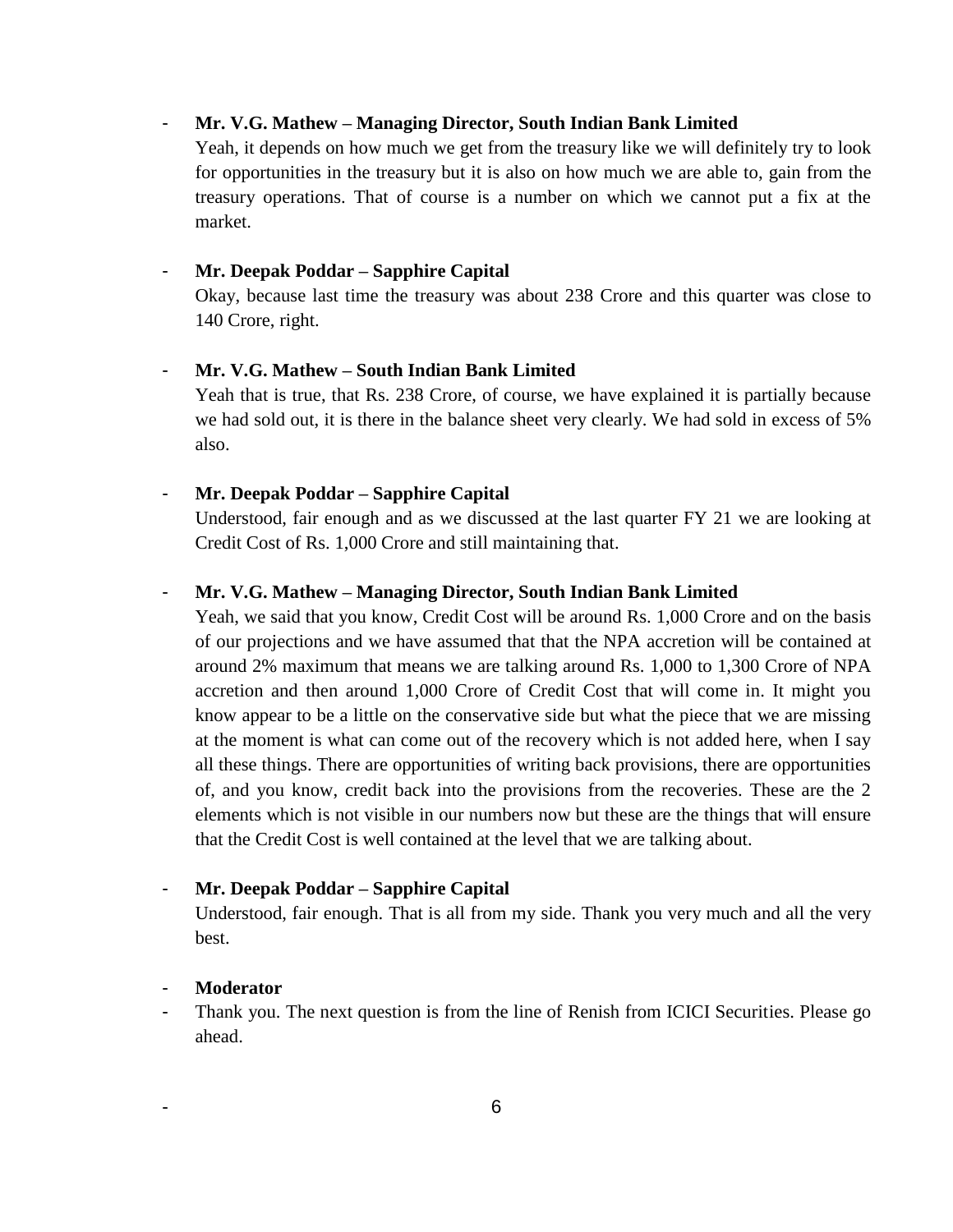# - **Mr. Renish. – ICICI Security**

Hi, sir, a couple of question, one is on the fresh slippages side, you know, which was around 160 Crore. So, sir, primarily from, as you, you know highlighted in your opening remarks that some of these has come from the Gems & Jewellery and trading community, so do these accounts have not opted for moratorium and hence they slipped or we are cautiously recognizing this as NPA despite being under moratorium.

# - **Mr. V.G. Mathew – Managing Director, South Indian Bank Limited**

Yeah, everyone can you know opt for the moratorium and standstill close comfort is available. But then we take a very close look at all these things and we take a very conservative stand. And where we believe, for example this Gems & Jewellery, is a collectively smaller kind of company, there is no reason why he should have had so much a difficulty. So if he is having a difficulty then it is better to be classified as NPA. That is our approach. And trade accounts also, I mean we know there are some, we know the pattern about, we got a good portfolio of trade accounts. So we know how the pattern is coming up. So if somebody is having a trend which is a little different from this then we will take a very cautious and conservative view. That is what we have done.

# - **Mr. Renish – ICICI Securities**

Got it. So, sir, this 160 crore, Gems Jewellery contributed how much?

# - **Mr. V.G. Mathew – Managing Director, South Indian Bank Limited**

- Rs. 35 Crore, trade is Rs. 31 Crore, construction is Rs. 10 Crore and trading metals and metal products around Rs. 10 Crore.

# - **Mr. Renish – ICICI Securites**

Okay, okay. And, sir, so now you know coming to the credit cost side, so when you said this 1,000 Crore on credit cost side in FY 21 does it include in the outstanding balances which you have to provide on those fraud accounts.

# - **Mr. V.G. Mathew – Managing Director, South Indian Bank Limited**

Yes, yes, we cover everything. Because we have counted everything on that. What is not visible and not counted is the potential upsides that can come from the recoveries and from the write back of the provisions. For example, you know, one account alone, in an IBC proceeding if that gets recovered, the overall provisions will come down significantly. It is not necessarily onto the loan book but it will come in the SR book. It will come down by Rs. 50-60 Crore. So, that's the kind of potential that is available. So, we are looking at all. And we are pretty much confident that, a Rs. 1000 Crore number is a good number considering the emerging position.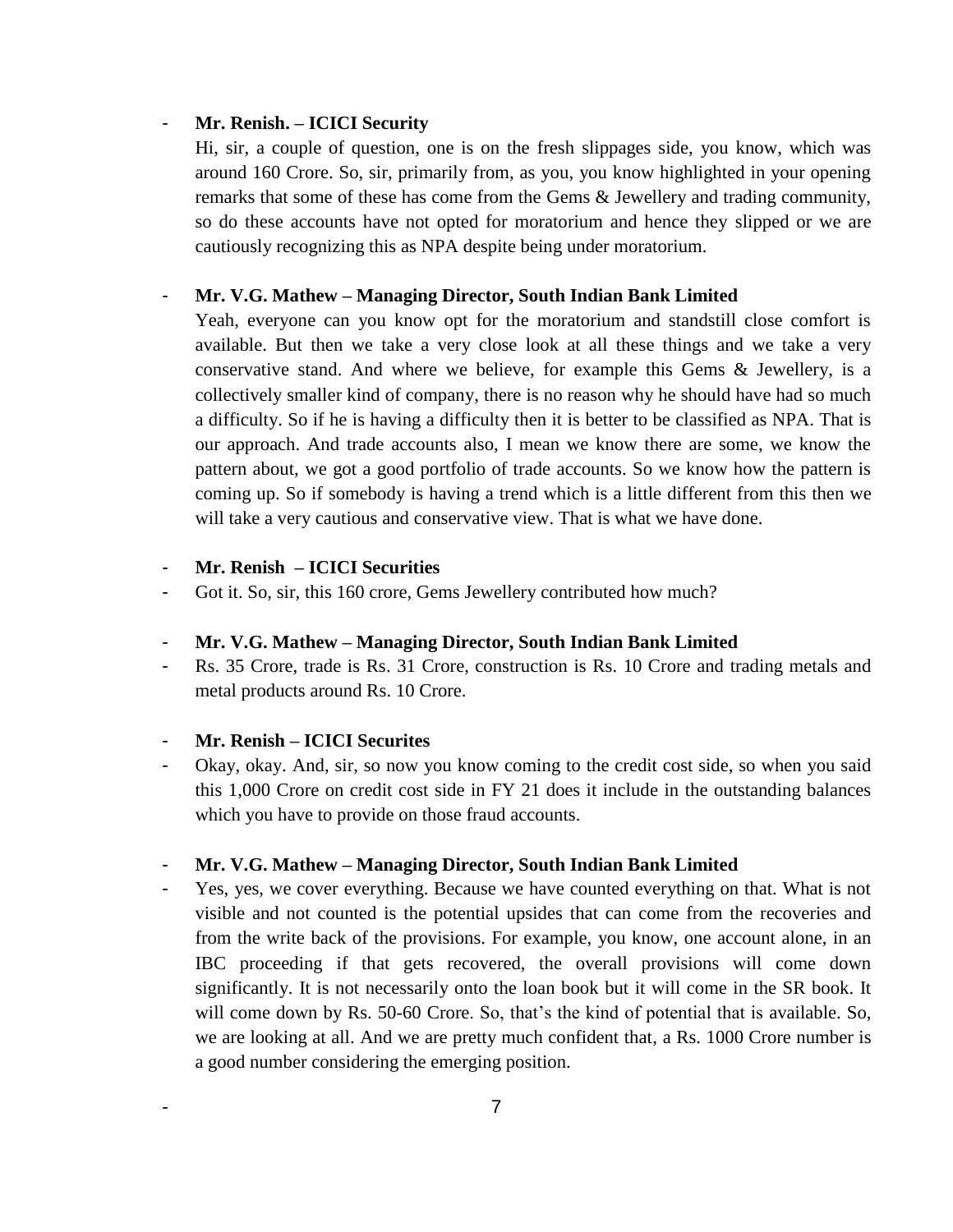# - **Mr. Renish – ICICI Securities**

Sir, just a, you know, follow up on that, so this Rs. 1,000 crore is also including the potential NPA on SR towards the end of the year.

## - **Mr. V.G. Mathew – South Indian Bank Limited**

Not at all, not at all. Because we believe there is only one portfolio, which is, which has given us trouble. Otherwise, no other portfolio. The, Rs. 1,776 Crore that we sold out in March 2017, that alone attracted 2 losses of provision. One in September 2017 and other one now. And it is already carrying more than 63% provision. And also with these accounts along with that we have got some good return accounts also there. With all these accounts there, even 63% provision coverage is not adequate, is something I cannot just believe. Anyway, I mean this is the correct position and we are not counting anything for that.

#### - **Mr. Renish – ICICI Security**

Got it. Okay, okay. Thank you so much, sir. That is it from my side.

#### - **Moderator**

The next question is from the line of Lalit Garg, from Global Investment. Please go ahead.

# - **Mr. Lalit Garg – Global Investment**

Sir, my question is about any strategic investment. I will be looking for somebody to come on board for strategic investments. Let me explain what I am trying to say. There are these new shares, online share trading companies and that read, they are looking for tie-up with the banks. So, is there any movement, anything happening on that front?

# - **Mr. V.G. Mathew – Managing Director, South Indian Bank Limited**

At the moment, No. There are no strategic investment discussions that are going on, yeah.

### - **Mr. Lalit Garg – Global Investment**

Okay, so, that was my question and thank you for taking my question and that is all.

# - **Mr. V.G. Mathew – Managing Director, South Indian Bank Limited** Thank you very much.

# - **Moderator**

Thank you. The next question is from the line of Shiv Kumar, from Unifi Capital. Please go ahead.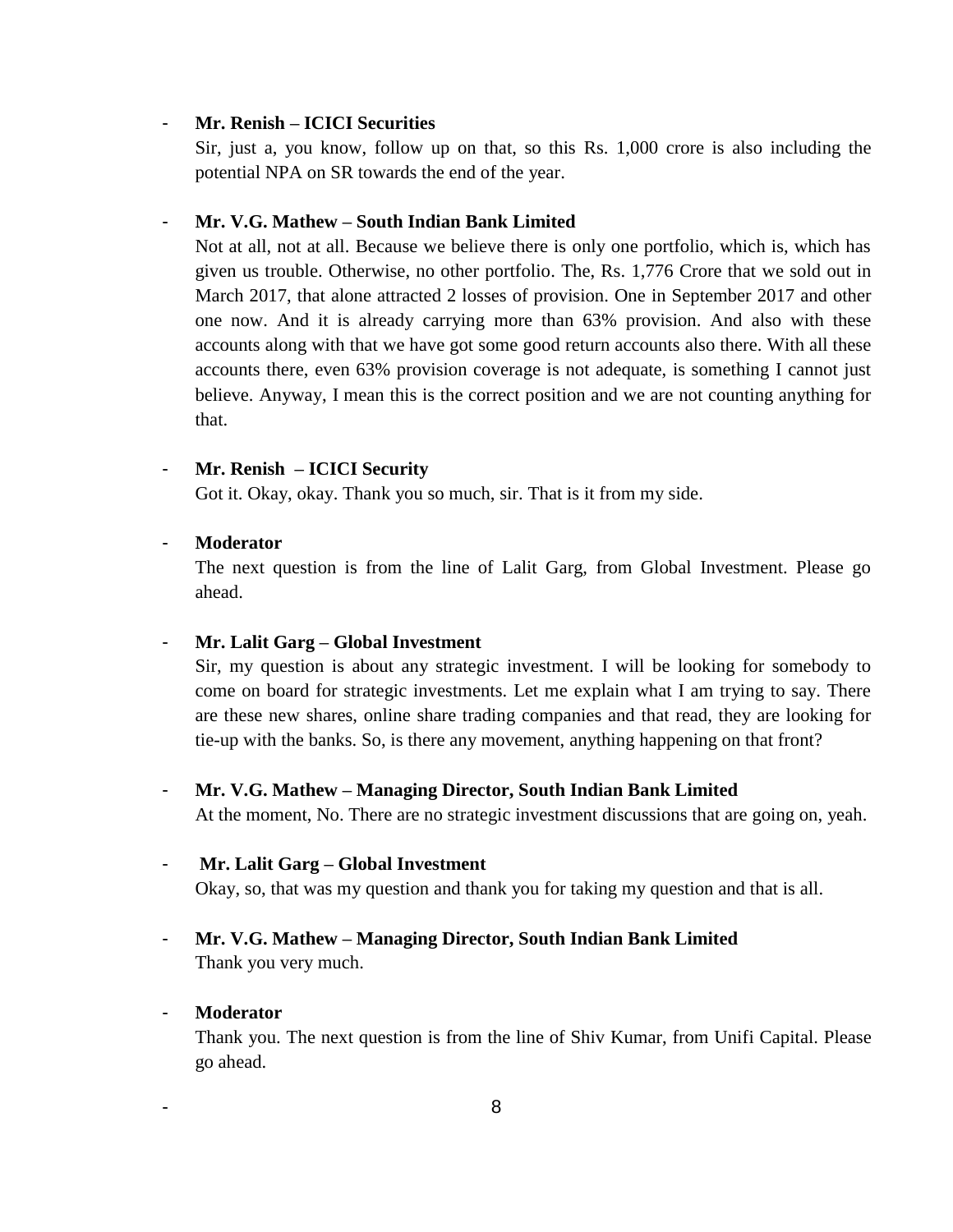### - **Mr. Shiv Kumar - Unifi Capital**

Yeah, thank you for the opportunity. Sir, what are the COVID related provisions that we are carrying on the balance sheet currently?

- **Mr. V.G. Mathew – Managing Director, South Indian Bank Limited** Rs. 100.5 Crore.

#### - **Mr. Shiv Kumar - Unifi Capital**

Okay. Do you think that should be sufficient given that our moratorium book is slightly on the higher side the 36% across segments? What gives you the confidence that you will be able to keep the credit cost low at around 1,000 Crore for this year instead of having a very big AUM under moratorium.

#### - **Mr. V.G. Mathew – Managing Director, South Indian Bank Limited**

Yeah, what we are looking at is, moratorium is it does not necessarily think that these accounts are all defaulting or have a problem. Once you have a problem and we know those accounts because they are lying in SMA1/SMA2 kind of all in various other forms of delinquency. We can see that. That is something you know, that is the reason why we have this Rs. 714 Crore, which is there today. And that has come down significantly, from what was originally there, that number has come down. And even there what we need to look at this, this particular, when you say 36%, we also need to remember another one. That is out of this account, if I remember correctly 21% of the moratorium accounts are having in their liability accounts enough money for covering more than 3 instalments. So, when we talk about 36% it is not really 36%, but then we have not taken any benefit of that we are still talking about 36%. And this is the number that we have to really take into account. That is the comfort that we are having. So, finally looking at RBI's requirement of provision we are well above that. We have not taken any advantage of deferring or anything, we have taken full provision and provided another Rs. 29 Crore. Then the accounts, which are likely to slip, we are again taking a rather conservative view. And we have taken a thorough review of everything and then we are taking a very conservative view, that it will not cross more than 2% on the assets side. So, that is where you know, the provision numbers are worked out. Then of course, the potential, you know, write backs, that is also something that we have to keep it in mind that, it has happened in the past and it can happen in the future. So, we are looking at all those things.

# - **Mr. Shiv Kumar - Unifi Capital**

Right. So, especially in the retail segment the moratorium related loans is slightly on the higher side than the 46% percent given that you have a very big gold loan segment there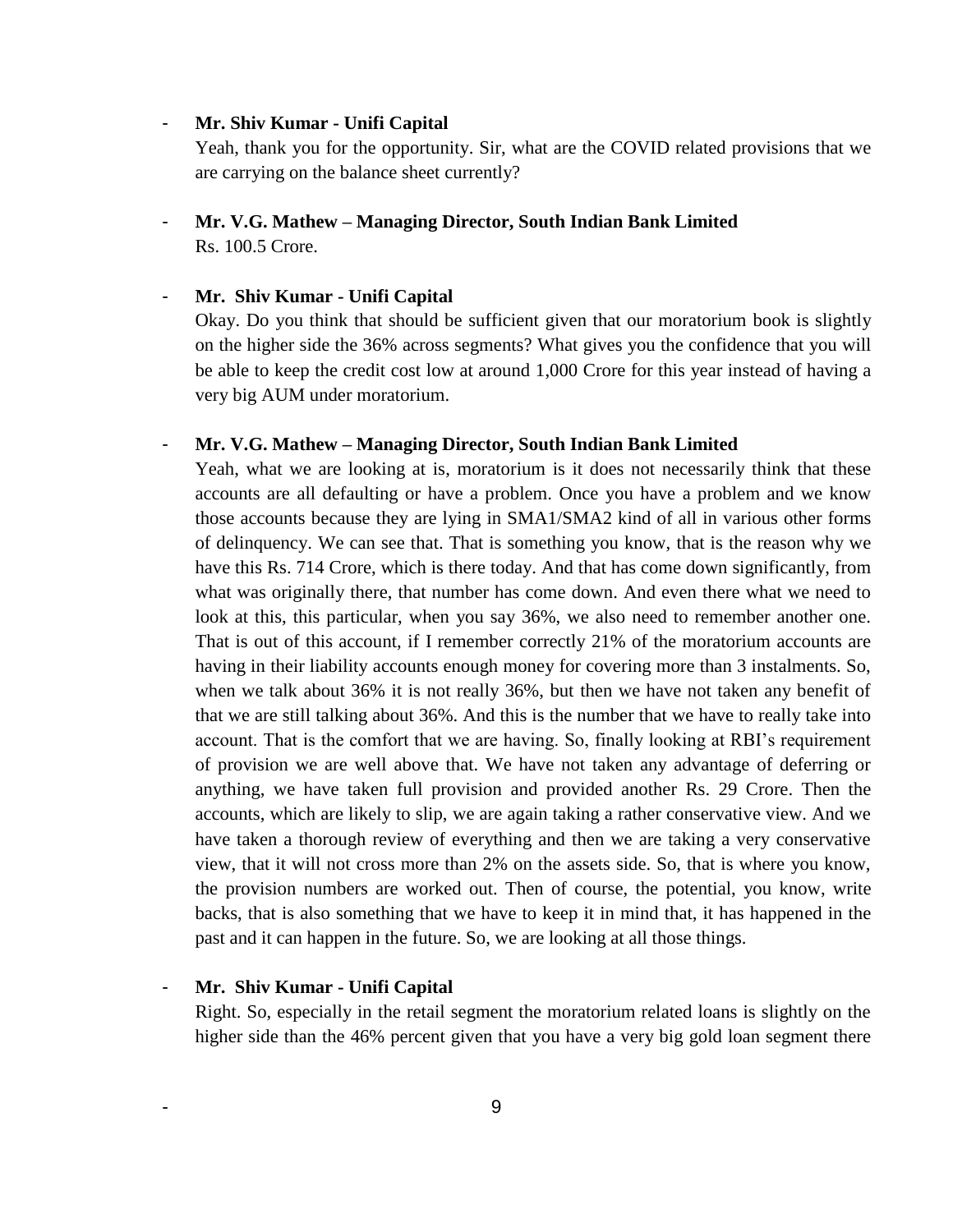and most of the segment is secured. So, can you give some colour as to which segment is giving this kind of number.

#### - **Mr. V.G. Mathew – Managing Director, South Indian Bank Limited**

Yeah, I think, I should be able to give you that data now. One moment. If you look at the total home loans. Out of Rs. 5,463, the people who have opted for moratorium, their amounts, their amounts add up to Rs. 4101 crore which is 75%. Now the fact that we need to remember here is, we have given this offer to everyone. It is an opt-out scheme that we have done. That is the main thing. So, we have told everyone that you can opt out of this and to be on the safer side. And then what is the indicative number that we need to worry about, that is, for example, what are the current balance in the SMA 0, 1, 2 etc., as on February 29. In that group, it is only 70 Crore, which means it is only 1.28%, of the total portfolio of the Rs. 5,463 Crore we are talking about a potential delinquency of only 1.28%, 70 Crore. And other mortgages are, other mortgages if you look at it again, that number the people who have opted for the moratorium is around 52%. But the delinquency part is only 69 Crore which is coming to only 1.31% of the total mortgages. Vehicle loans, it is slightly on the higher side in terms of opting for the moratorium that is out of the portfolio of Rs. 1,098 Crore but then again the delinquency part is only Rs. 15 Crore, which means only 1.37 of the total vehicle loan portfolio. And when it comes to gold loan, you know, the ones who are coming in terms of delinquency that is SMA 0, 1 & 2 is just 0.04%. Nominal percentage that is all. Others are all personal segment loans, the quarter personal segment loans, we are having only 1,300 Crore. And again here also the amount that is opted is only Rs. 10 Crore which means 0.77% of the portfolio. Then business loans is Rs. 2,898 Crore, but what is opted for moratorium is only Rs. 272 Crore. And the benefit of the standstill taken is only Rs. 5 Crore which is 0.17%. So that is the comfort that we are having, in spite of the fact that they have taken moratorium they are also significantly showing capability to meet the capability as well as intent to make the repayments. So that is why the position as on  $29<sup>th</sup>$  February was a very, very small portion. So that is where the confidence is coming for all of us.

### - **Mr. Lalit Garg – Global Investment**

That was very useful sir. Sir and within your housing loans and mortgage loans segment, the borrower base would be driven by salaried segment or the self-employed segment?

#### - **Mr. VG Mathew – Managing Director, South Indian Bank**

No, we have actually salaried which is the most important one. See when you look at the total home loan portfolio, Rs. 5,463 Crore, Rs. 3,557 Crore are coming from salaried class.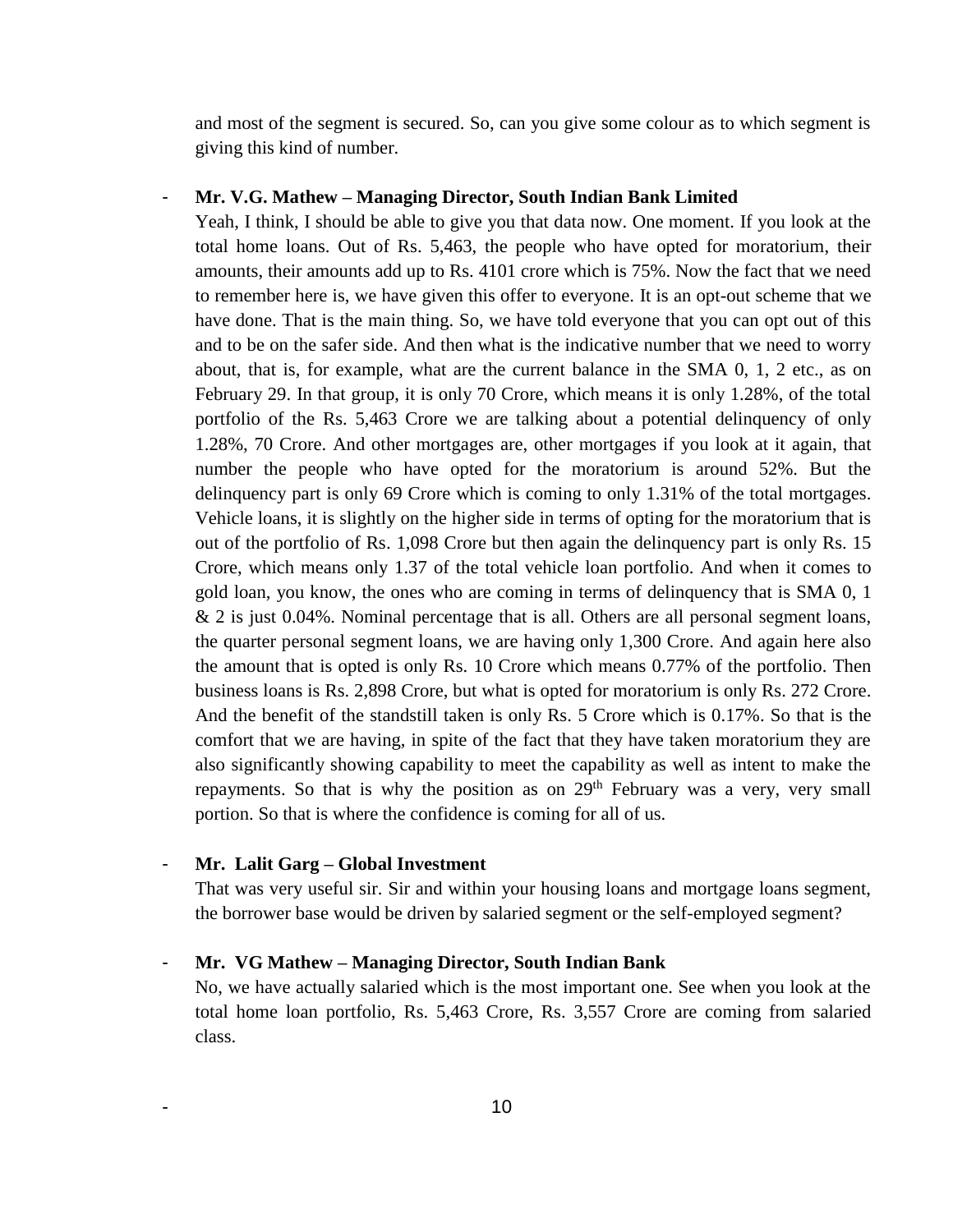#### - **Mr. Lalit Garg – Global Investment**

Okay, okay. And in the mortgage loan segment?

# - **Mr. VG Mathew – Managing Director, South Indian Bank**

Mortgage loan segment, of course it is more like the business class community, which is more. Out of the 5,252 Crore, what we call LAP business class, that is the one which is the largest chunk with Rs. 3,545 Crore.

# - **Mr. Lalit Garg – Global Investment**

Right, right. Sir and one last question sir, liability side, you are increasing the hearing of reports that the remittances from the Middle East are coming down for the Kerala fraternity. Are you seeing a decline in the traction of deposit mobilisation for your branches?

#### - **Mr. VG Mathew – Managing Director, South Indian Bank**

It is just the other way. The deposits are actually improving and you would have seen in our presentation, NRI deposits are actually becoming a larger portion ever increasing portion. Total NRI deposits as a part of deposits used to be less than 19% in 2014. Today we are talking about that as 29.90%. In this quarter, it has further improved. Last quarter it was 28.55%. Now it has become 29.90% and it is growing steadily. NRI total deposits have grown by 12.73% as compared to other general deposit, retail deposit growth of only 8% that we talked about. So obviously, the NRI part of the business is very strong and growing very steadily.

# - **Mr. Lalit Garg – Global Investment**

Right sir. That is good to hear. Thank you and all the best.

# - **Mr. VG Mathew – Managing Director, South Indian Bank** Thank you very much.

### - **Moderator**

Thank you. The next question is from the line of Drishti Shah from Investech Capital, please go ahead.

## - **Ms. Drishti Shah**

Good morning sir. Sir, I wanted to get some sense on the SME segment of yours. So now that you know most of the parts is unlocked, what is your sense on the SME and how are they faring in terms of business? And are you seeing transactions going up to normal level? Or what level are they going up to? And your way forward. Thank you.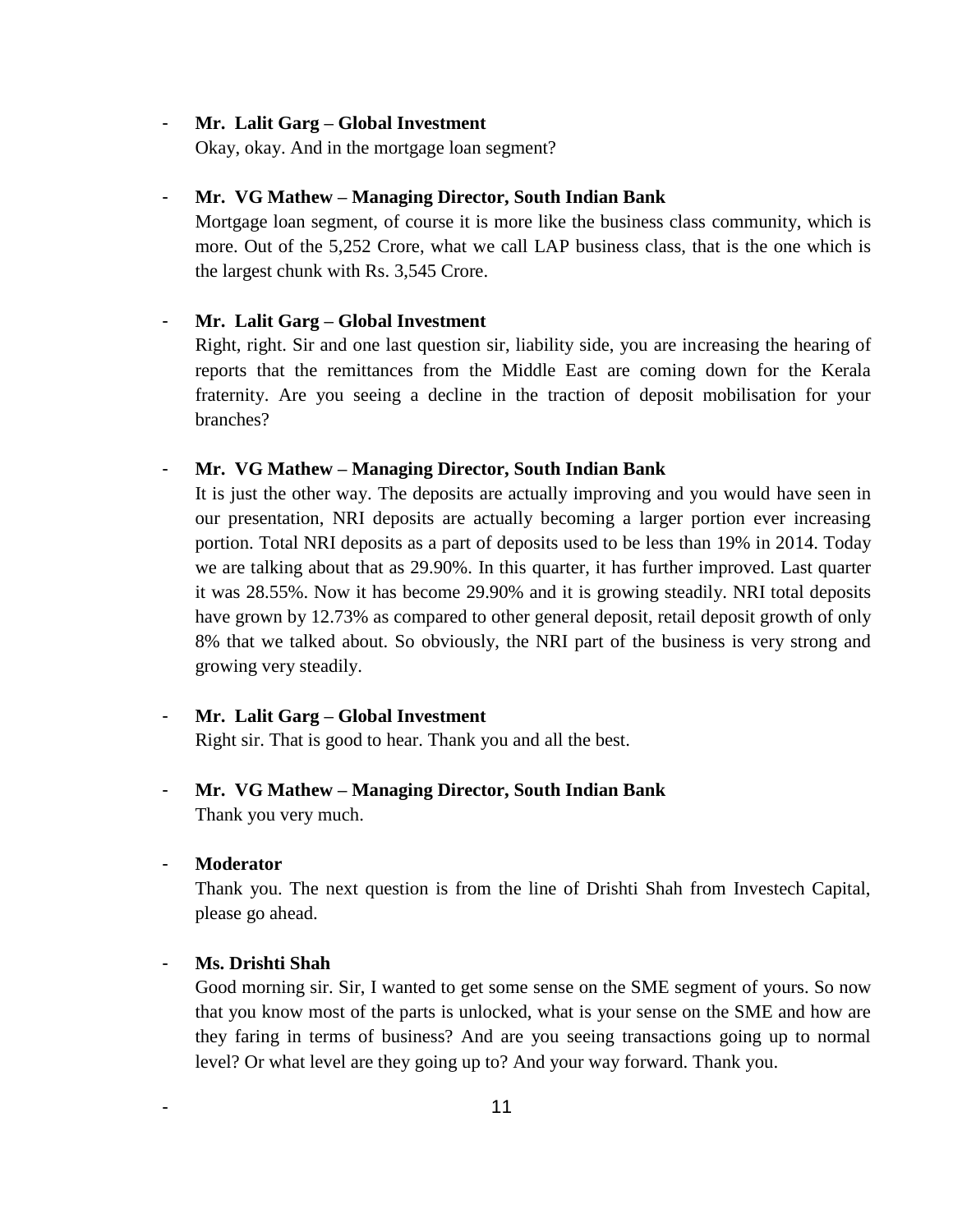# - **Mr. VG Mathew – Managing Director, South Indian Bank**

Yeah. MSME is a very important sector for us, along with agri. But at the same time we also need to remember that 43% of our advances, that is all smaller advance, because we don't have bulk advances in Kerala. So of all the advances, 43%, is coming from Kerala. So one, thankfully, the position is that Kerala the lockdown position is a little superior. Therefore, we find a certain amount of improvement in all the areas. All the areas we find, like you know if you look at the people who are talking about the retailers and also the footfalls in various shops and trading centres etc., we find that there is a significant improvement in the activity level. And if we look at the accounts also, the cash flows are coming. Therefore we believe that this is one area where we are going to have some more comfort, additional comfort this year, and particularly in this pandemic. Because unfortunately that is not the case right now in Tamil Nadu or Maharashtra or areas under our Delhi region. These are other areas where we have been getting some good MSME business, particularly Tamil Nadu. It was very important. However, right now, the Chennai region is not doing very well. Therefore, that part is something that we have to live with. However, if you look at other regions in Tamil Nadu also, like Madurai region, Coimbatore region would not have a significant problem at all. In fact, we find improvement in the cash flows coming out there. So I think it has mostly been very vulnerable, highly impacted metro centres which are giving us some concern. Otherwise we believe that things can really start improving now onwards.

#### **Ms. Drishti Shah**

Sir, and what is our SME moratorium? The moratorium taken on our SME book?

# - **Mr. VG Mathew – Managing Director, South Indian Bank**

Yeah MSME it is 28.31%. What is more important is, the SMA 1, SMA 2 accounts which have taken the benefit, that is only a number of 48 Crore out of Rs. 16,319 Crore of total portfolio, which is 0.29% of the portfolio. This is the number that is actually very, very important indicator.

#### - **Ms. Drishti Shah**

So sir in our SME would we have further classification of what is Kerala and non-Kerala in this moratorium? Just to get some sense you know because Kerala is totally unlocked.

# - **Mr. VG Mathew – Managing Director, South Indian Bank**

Yeah, I don't have it at the moment. I can share that data.

# - **Ms. Drishti Shah**

Sure, sure, sure. Thank you sir.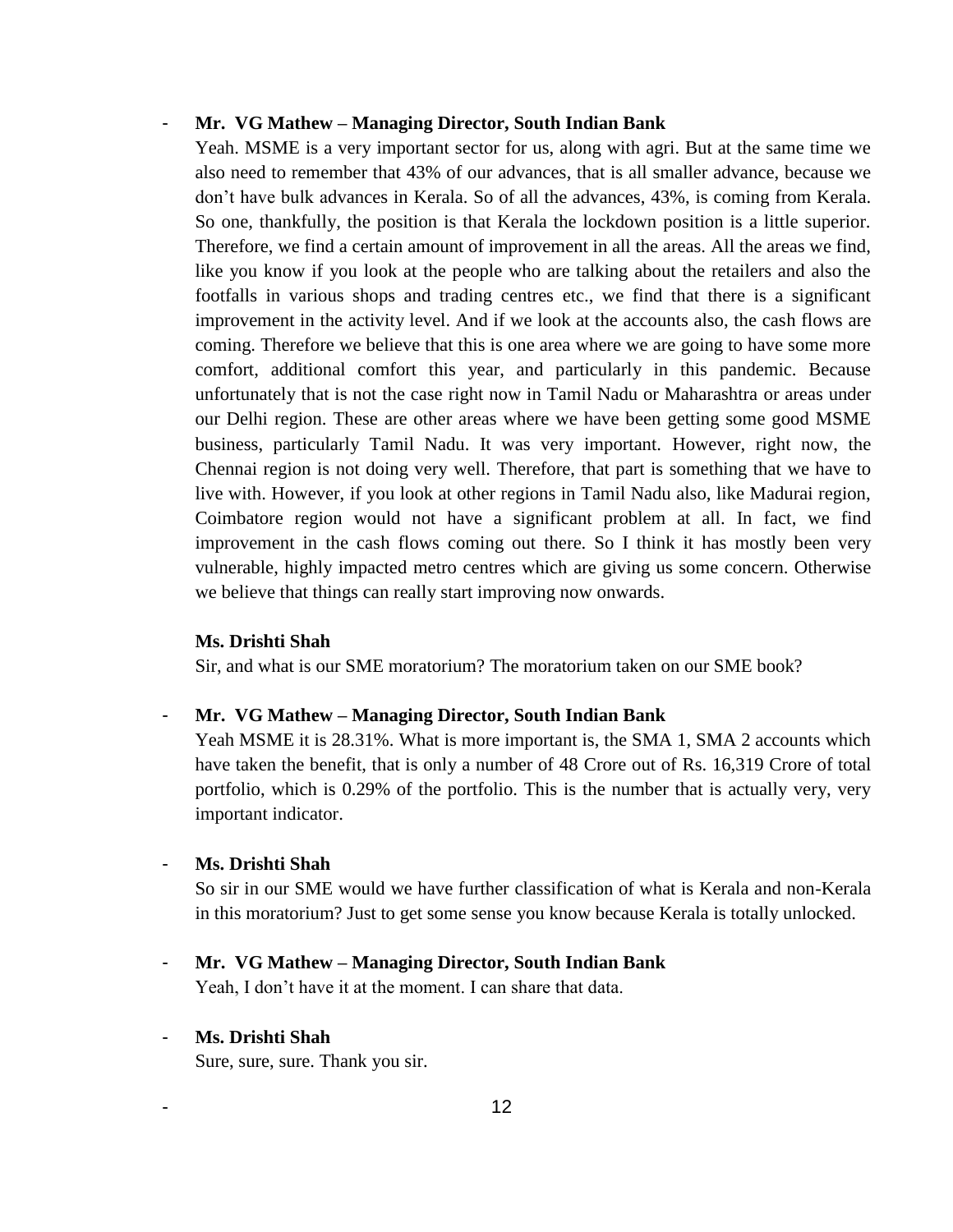### - **Moderator**

Thank you. The next question is from the line of Shri Shankar from JB Arcel. Please go ahead.

# - **Mr. Shri Shankar – JB Arcel**

Good morning. My quick question is you have been mentioning about trying to reduce the corporate portfolio. And if I look at the numbers, in the last quarter alone, above 100 Crore are reduced from 40 to 33. Is it correct.

# - **Mr. VG Mathew – Managing Director, South Indian Bank**

Yeah, numbers have come down obviously because you know the amounts have moved down below 100 Crore.

# - **Mr. Shri Shankar – JB Arcel**

Okay, sir go ahead sir.

# - **Mr. VG Mathew – Managing Director, South Indian Bank**

Very simple, wherever repayments are coming in, naturally we would have filled up. But in the current environment we have taken a very conscious decision that we are not filling up. That is all what is happening. In the process, we are getting an improvement.

# - **Mr. Shri Shankar – JB Arcel**

Okay. In line with your thought process of reducing the corporate exposure, moving more to retail.

# - **Mr. VG Mathew – Managing Director, South Indian Bank**

Absolutely, absolutely, absolutely. It is going very well, and particularly in the COVID context, we believe that rationalising the exposure and the higher end would be the right way forward.

# - **Mr. Shri Shankar – JB Arcel**

Okay. Sir on the second side, you answered to a previous question with regards your home loan portfolio etc. That is 75 or 76% of the people have opted for moratorium. Did I hear it correctly?

# - **Mr. VG Mathew – Managing Director, South Indian Bank**

Yeah right. Yeah I will just check the number once again. Yeah. The percentage is right, 75.07% have opted for moratorium. Yeah that is right.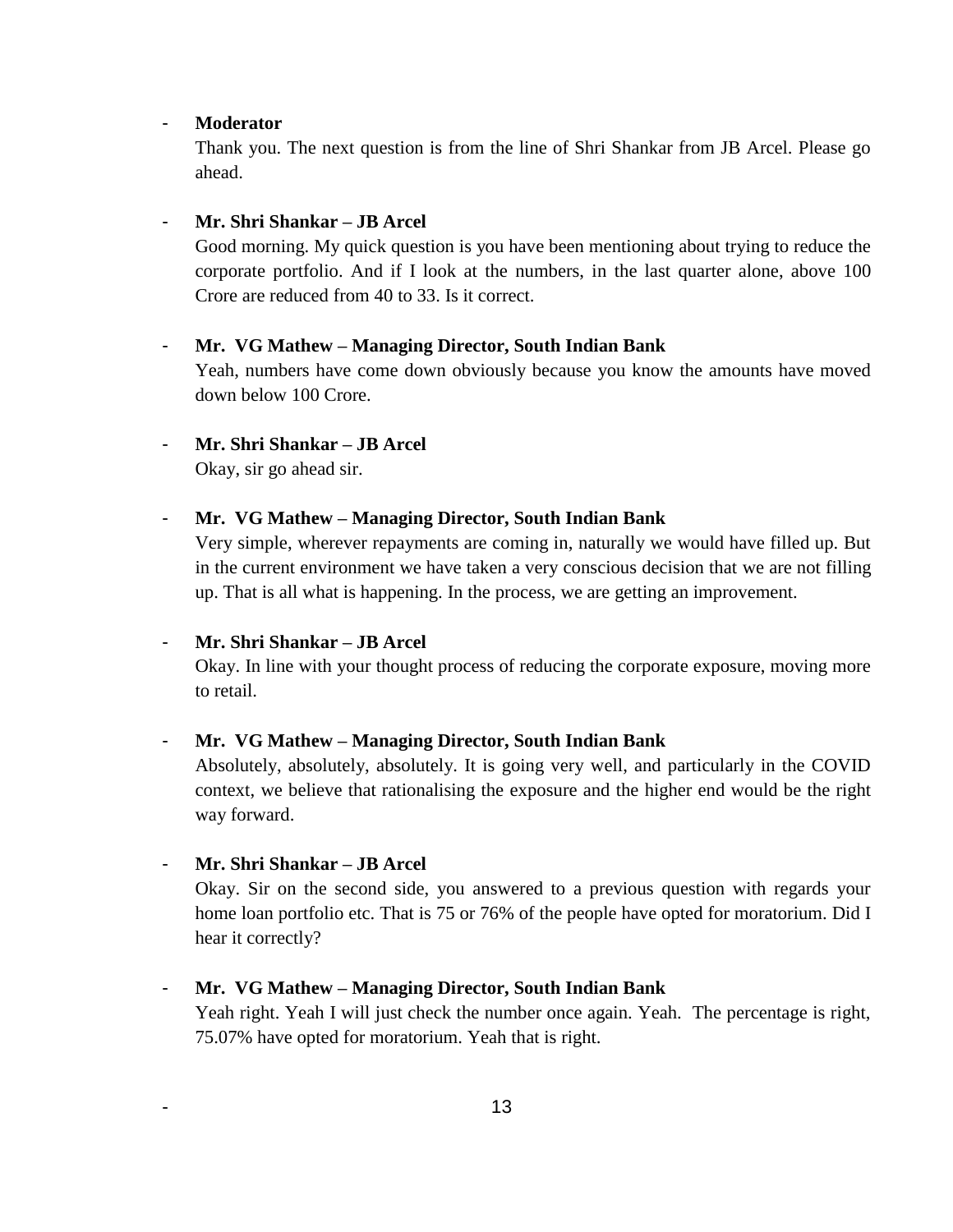# - **Mr. Shri Shankar – JB Arcel**

And of the total number of home loan people, a significant amount is actually salaried class. And despite that we have seen the option for moratorium is on the higher side. Anything that you can link it to? So I am trying to get an understanding, does it have something to do with, anything with particularly cash flow issues to a great extent? Because in this housing loan, is it anything related to Middle East connection, or people from there who have come back who are not able to repay etc.? Are you able to make anything? Because this number for a salaried class being very high, this number looks slightly on the higher side.

# - **Mr. VG Mathew – Managing Director, South Indian Bank**

Yeah, so that is where you know let us not mix it up with the NRI portfolio at all, which is separate. So when I talked about the salaried class, we have got the local salaried class, we have an NRI portfolio of Rs. 1009 Crore. Again, there also almost 85% have opted for moratorium, essentially because we are also encouraging. We also told them that there is a moratorium available. In case you have issues, you better take this. But then, what is more important is the delinquency as of February  $29<sup>th</sup>$ . So when you look at that number, it is coming to just 1.98% of the NRI portfolio. That is all. Just 20 Crore. And if you look at the salaried class also, it is coming to only 1.04%. And much more important is the indicator that I mentioned earlier that is of all the moratorium cases, at least 21% is having money with us in the liability account, covering more than three instalments. And there are other numbers along with that. Actually others who are having amounts available for one instalment, two instalments etc. also I can read out. So 1 to 2 instalments, people have money, average is around 8% of their accounts under moratorium. 2 to 3 instalments, another 5% is having money, and above 3 instalments 21%. So we are talking about 34% of the moratorium people, having money in their liability accounts with our own bank covering instalments. So that is where the comfort is coming. But as a caution, as a careful approach, many of them have opted for the moratorium.

- **Mr. Shri Shankar – JB Arcel**  Okay sir, thank you.
- **Mr. VG Mathew – Managing Director, South Indian Bank** Thanks.

# - **Moderator**

Thank you. The next question is from the line of Jay Mundra from B&K Securities, please go ahead.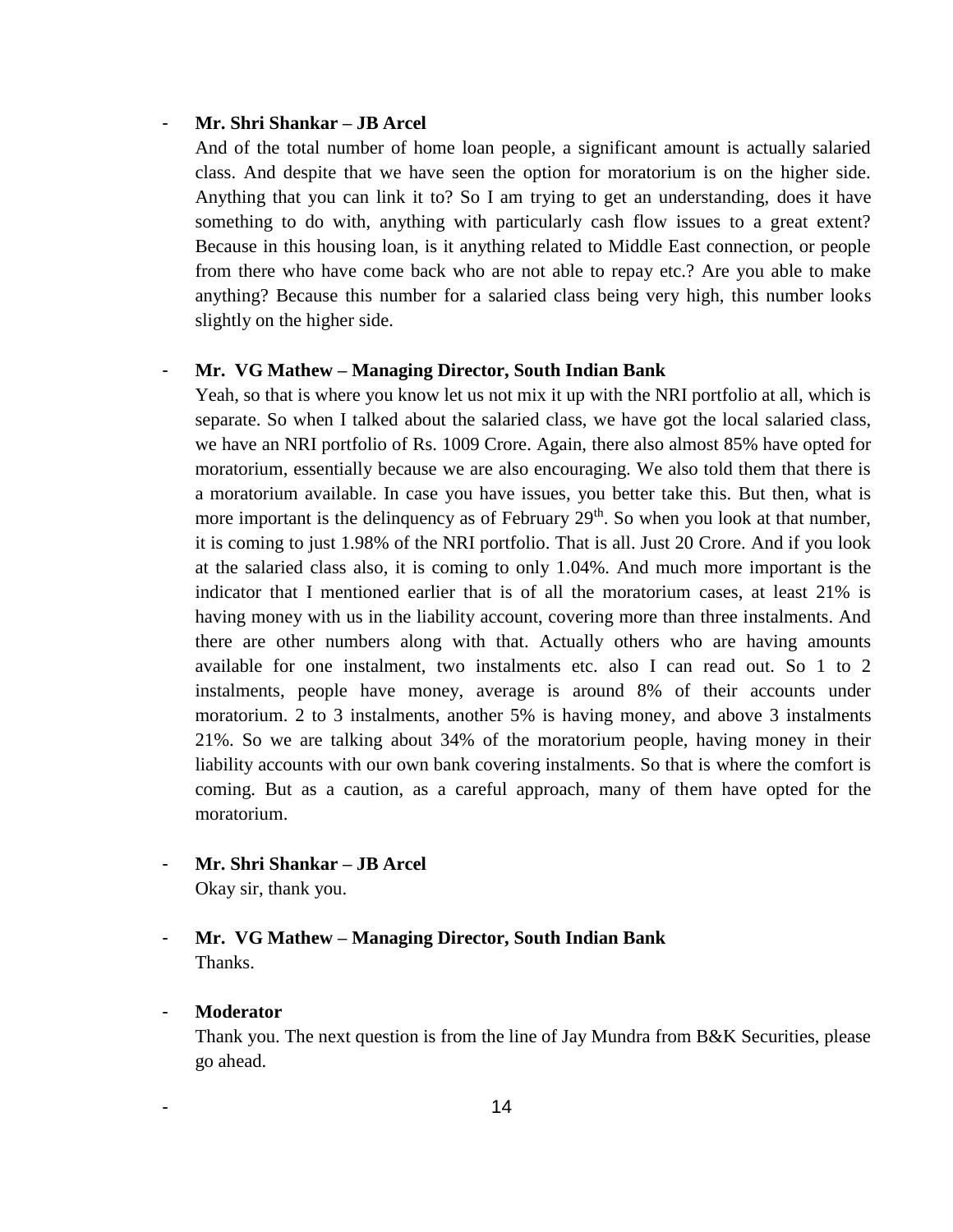# - **Mr. Jay Mundra – B&K Securities**

Yeah hi sir, good morning. A couple of question. Sir first just to follow up, this  $8\%, 5\%,$ 21%, these numbers are by value right? So 34% of the loan have 1 or 2 or 3 EMI balance right? So by value?

#### - **Mr. VG Mathew – Managing Director, South Indian Bank**

That's correct, it is by the value.

# - **Mr. Jay Mundra – B&K Securities**

Okay. Sir firstly on this Gems & Jewellery slippages, sir just wanted to double check, were these accounts under moratorium or they were not?

# - **Mr. VG Mathew – Managing Director, South Indian Bank**

Yeah they are substantially under moratorium, and anybody can definitely take the standstill availability. We can also extend that if necessary. But our point as I mentioned at all times, last 5 years we have not given undue benefit to anyone. We have been recognising stress where we find that you know going forward they may not do very well. Our experience at all times is to book the NPA upfront and then deal with it, rather than postpone that. So here, also the same policy is being followed. Nothing more than that. So we have had a very good look at it. As I mentioned sometime back, we know the trend. We know the cash flows, which are available with the trading community, with the gold jewellers. Therefore, if one gold Jeweller or one of the companies in the trading communities say that they have a pattern, which is very different from others, then we need to look at that very, very closely. And that is what happens.

# - **Mr. Jay Mundra – B&K Securities**

Okay. Sir in terms of retail loans, you have given opt out to all retail customers. Then how can a customer become NPA? How can you sort of spoil his CIBIL score?

#### - **Mr. VG Mathew – Managing Director, South Indian Bank**

We are not spoiling anybody's CIBIL score as such. We are looking at the prospects. We are looking at their cash flows, if it is significantly impacted. And we know that COVID is not going to  $-$  is not going to go away tomorrow. So obviously we need to deal with that aspect. There is no other way. So we can merely postpone a problem, but it is always better, I mean it is always in consultation with the borrower also. We tell them also that look we have given you all the comforts. Earlier also if somebody is eligible for restructuring under MSME, we have done that. And again so we look at the pattern, what is the position. Even before COVID how is the trend. So with all that we take a call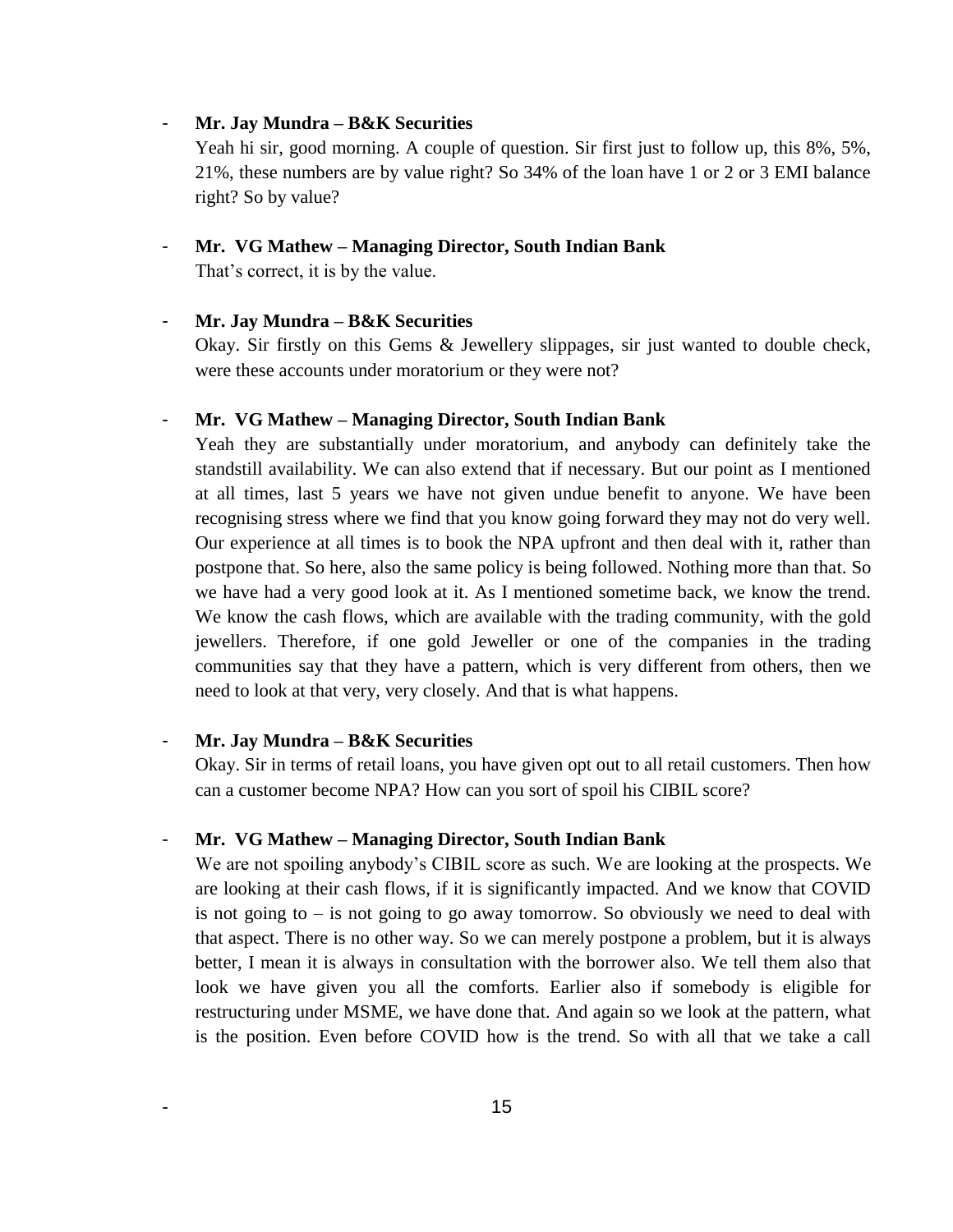finally. And we also tell them that look this is the scenario. And it is better that we deal with this problem and then close this. That is the best thing.

# - **Mr. Jay Mundra – B&K Securities**

So for these retail customers, they were given moratorium, but you told them that you have to pay. Is that the understanding?

#### **Mr. VG Mathew – Managing Director, South Indian Bank**

Moratorium is an option given to everyone. Everyone in the bank, moratorium is offered. I am not talking about a retail customer specifically. I am talking about retail, MSME. Actually most of the slippages have come under MSME.

#### - **Mr. Jay Mundra – B&K Securities**

Only for retail how does it work? Sir if a person is under moratorium, how can he become NPA?

#### - **Mr. VG Mathew – Managing Director, South Indian Bank**

Like we need to look at his ability to pay. I mean there are other factors when it comes to NPA. I mean it is not only his payment history or his ability to merely take benefit of something and then say that it is going to remain. And then question is about the DP shortage. If there is a DP shortage obviously we have to take care of that also. So these are the things that we need to find out. So on the basis of all these parameters, we take a very conservative call on all these companies. That is what we do.

## - **Mr. Jay Mundra – B&K Securities**

And sir now when you say 2% kind of slippages for full year, do you believe that this entire moratorium of 36% will just become 0% by the time moratorium ends? Because 2% is the usual, business as usual kind of slippages. And you actually have had slightly higher. But 2% would be business as usual kind of a situation. So do you believe that this entire 36% will just vanish by the – everyone will come out of moratorium as of  $1<sup>st</sup>$ September?

#### - **Mr. VG Mathew – Managing Director, South Indian Bank**

We are not saying that everyone will come out of moratorium as of  $1<sup>st</sup>$  September. But at the same time we also know that we have brought all those people – I mean their relationships are known to us, history and conduct of the account is known to us. And on the basis of that we have always the comfort. We know. It is not as if you know we are starting a new portfolio today. It is on the basis of a lot of historical parameters that we have an understanding of how the customer is likely to behave. Now the one thing that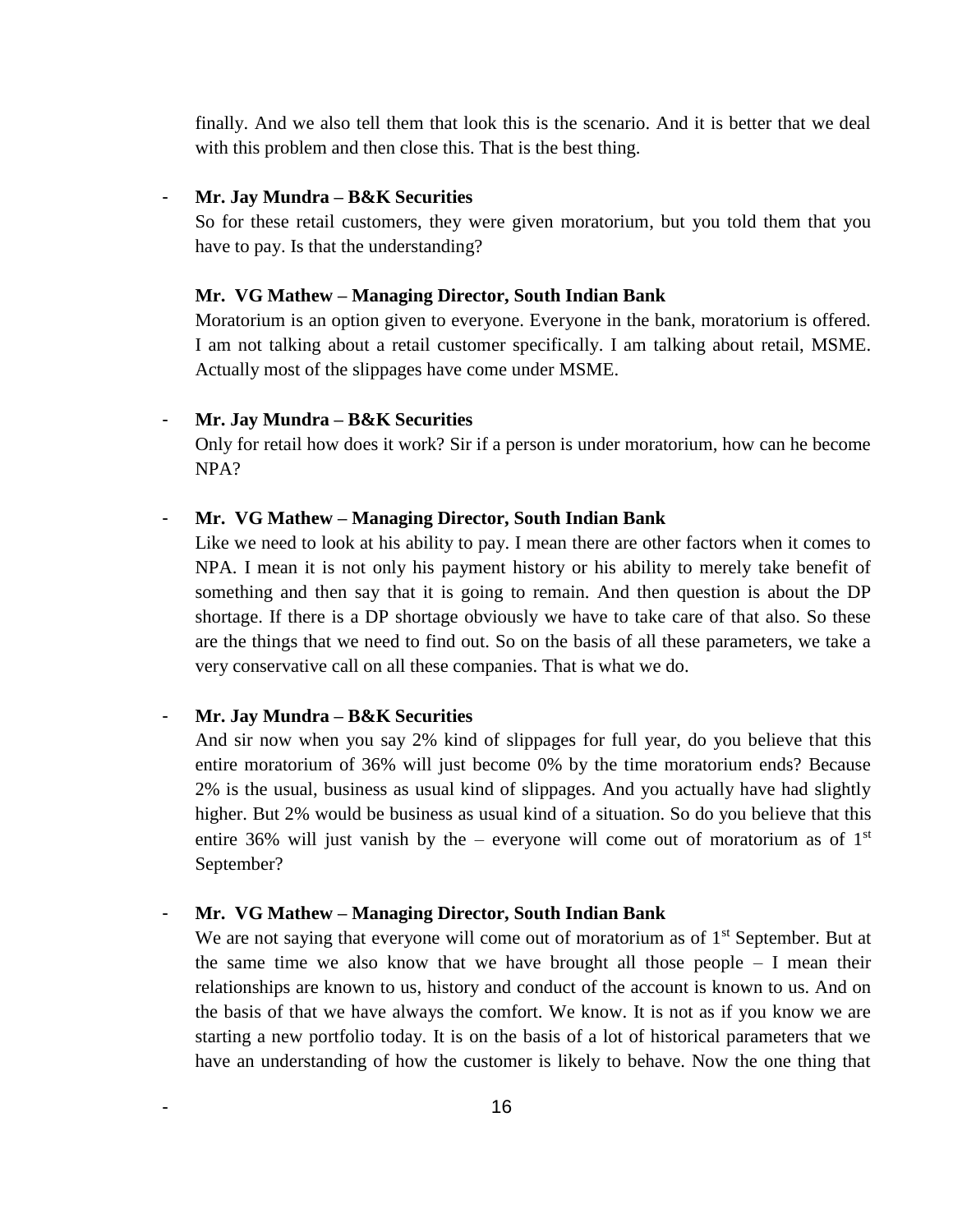you should remember in the slippages, which are coming out currently, and also the previous slippages that happened over the last 5 years, that kind of corporate book does not exist anymore. So that itself is a great blessing for us. So we are now talking about cases which are manageable. People who have the cash flows, people who already have liability accounts carrying money for their instalments. So obviously when I talk about 36%, it is not 36%, it is much less than that. Because 34% of the people out of the moratorium are already having money for 1 to 3 instalments.. The number of around 2%, appears to be quite reasonable to us.

# - **Mr. Jay Mundra – B&K Securities**

Sure sir. And one last thing sir. What would be your NR linked retail and MSME loans? So loans, which held some linkages to NR people.

# - **Mr. VG Mathew – Managing Director, South Indian Bank**

Yeah in any case the whole NRI portfolio, our total NRI portfolio under retail segment, is only Rs. 1,920 Crore, which is just about 2.92% of the total advances. So…

# - **Mr. Jay Mundra – B&K Securities** MSME side?

# - **Mr. VG Mathew – Managing Director, South Indian Bank**

MSME is very limited basically. It is all substantially home loans. And some LAP and also some of the vehicle loans. That is about all. These are the fundamental loans. So it is not as if our – our NRI portfolio on the liability side is very strong. So against it, 28 or 29% of the NRI portfolio on the liability side, the asset side is very different. Asset side on the retail side what I am talking about is Rs. 1,920 Crore. So what I am trying to tell you is, even that we have had a very close look. We are looking at a number of around 47 Crore which requires very close monitoring. So that is what we are trying to  $-$  and that is coming to around 0.07% of the total loan portfolio. It is not as if NRIs are going to give us a headache.

# - **Mr. Jay Mundra – B&K Securities**

The portion is very small when you add these numbers. Thank you so much sir. Thank you.

# - **Mr. VG Mathew – Managing Director, South Indian Bank** Welcome, welcome.

# - **Moderator**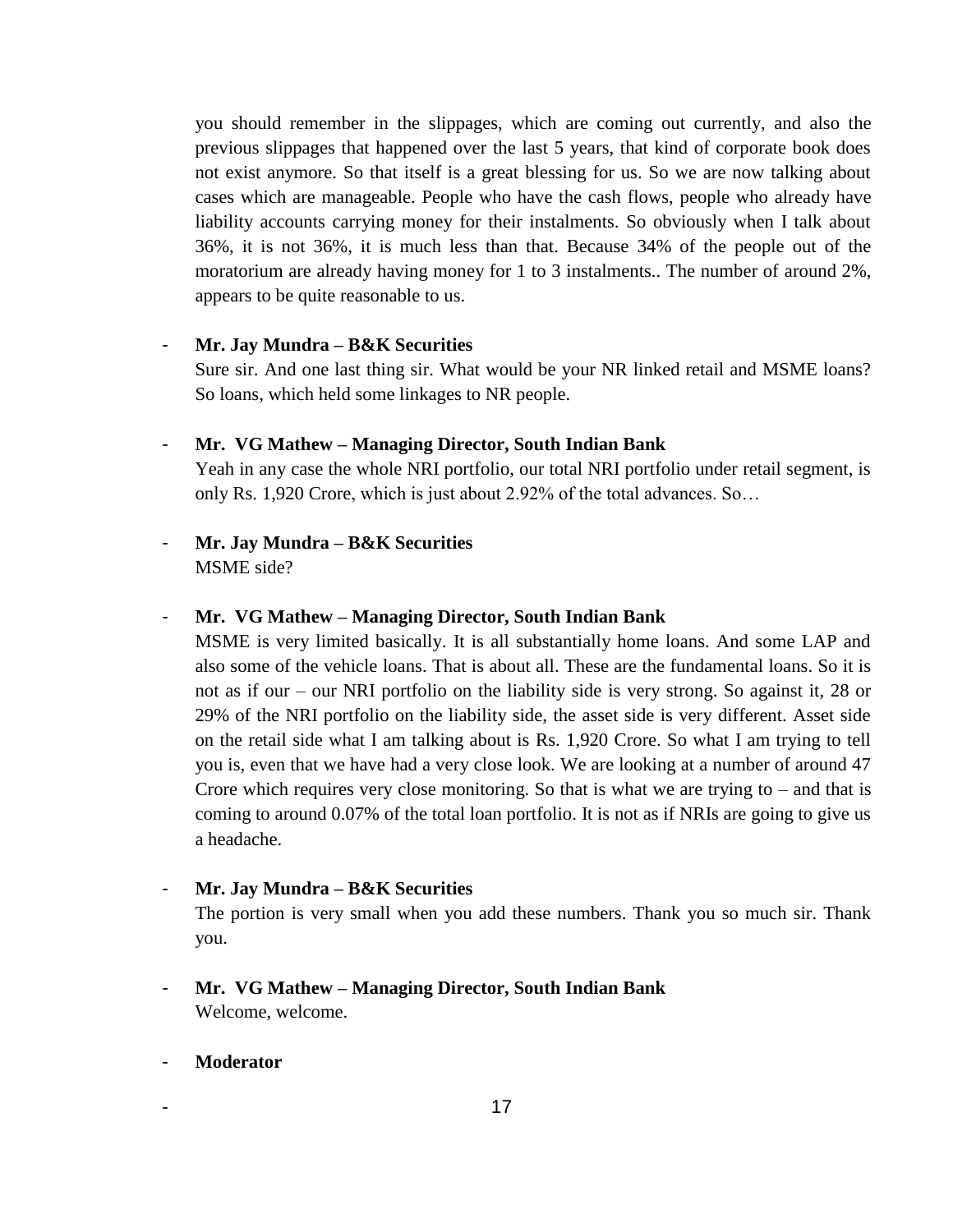Thank you. The last question is from the line of Rohan Mandora from Equirus Securities. Please go ahead.

## - **Mr. Rohan Mandora – Equirus Securities**

Sir thanks for the opportunity. Just coming back to that salaried home loan customer, just wanted to understand, in case we have had some discussions with them, is there any income impact that they have seen in the last 2-3 months? And also if you could share what is the income profile in terms of average monthly income of these customers?

#### - **Mr. VG Mathew – Managing Director, South Indian Bank**

Yeah. In fact, what we do is, we try to look at the cash flows of the customer during the previous year same month, current year same month and try to find out what is the movement. So such effort is always going on in the credit monitoring department continuously. And wherever weak accounts are flagged, these accounts are given for intensive monitoring by the branches. It is flagged with the concerned region and down streamed to the branches for intensive monitoring. Apart from the monitoring which is done by collection agencies, which of course collection agencies effort has come down a little bit right now because there are some restrictions about it. But at the same time this kind of information is available to us and we can definitely use our branch channel, relationship channel, to reach out to them and find out what their problems are. But I am not carrying that particular cash flow number right now. So I can't share that very precisely. But then this is under very clear supervision and we are very sure about it. And that is why I was talking about the home loan salaried class, the delinquent portion is just about Rs. 37 Crore, which is 1.04% in the total home loan portfolio. So that is what we are talking about. It is a very, very small component at the moment. So that pattern is what we expect to hold going forward.

# - **Mr. Rohan Mandora – Equirus Securities**

Sure sir. And sir on this income profile in case you can share some colour. What was the average monthly income of the salaried class home loan customers? Home loan salaried customers?

# - **Mr. VG Mathew – Managing Director, South Indian Bank**

We will share. I will tell to share that information.

# - **Mr. Rohan Mandora – Equirus Securities**

Sure. And sir lastly here, just a small clarification. You have been 220 odd Crore of standard restructuring, standard asset restructuring. But the provision created is only 5 Crore versus a requirement of 13 Crore. So what is it that I maybe missing out sir? As I